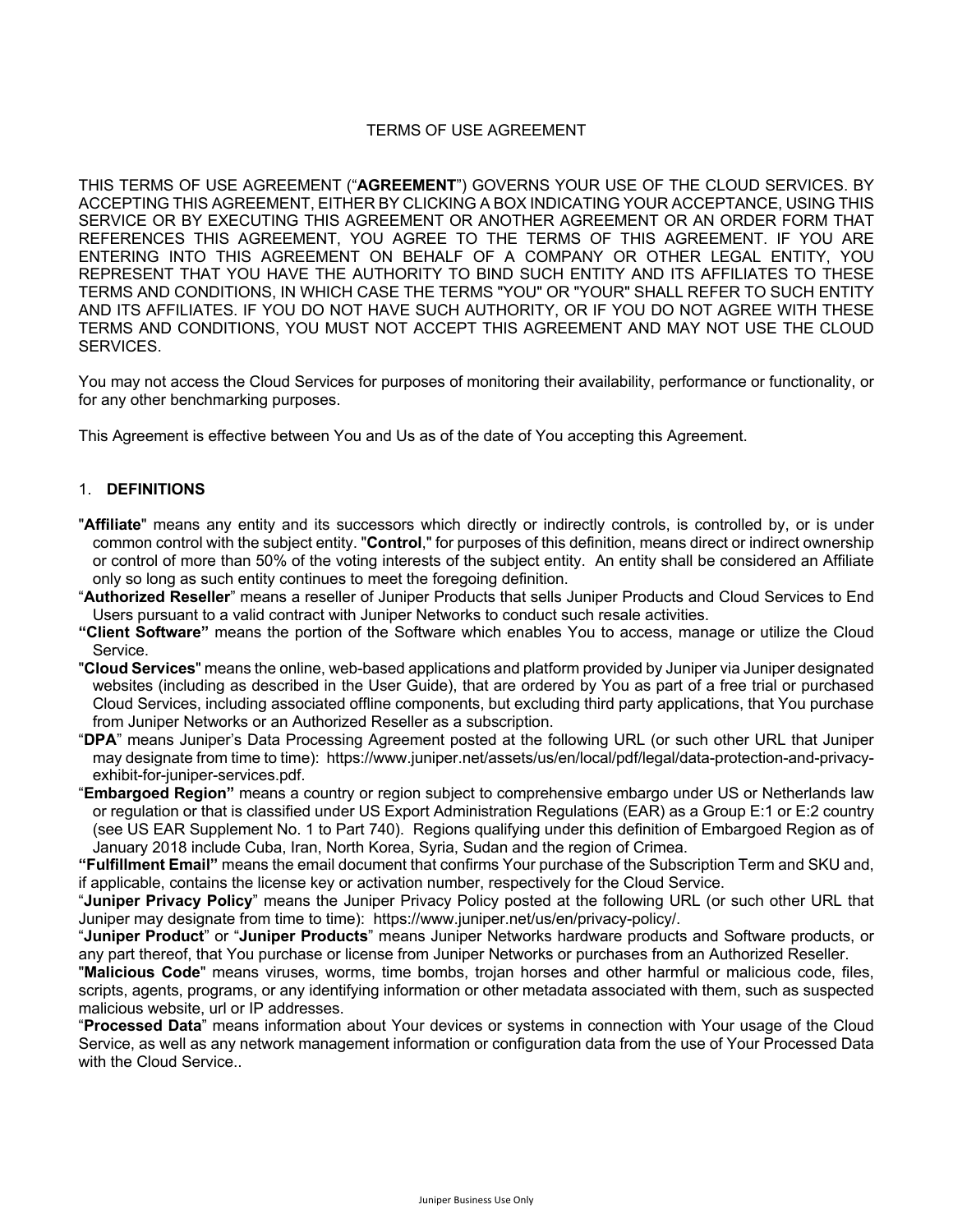"**Software**" means the program modules and features of any Juniper supplied software. "Software" also includes Juniper supplied updates, upgrades and new releases of such Software.

**"Subscription Term"** means the period of time during which the Cloud Services subscription is active, as set forth in the Fulfillment Email for such Cloud Services.

"**Suggestions**" means all suggested improvements to the Cloud Services that You provide to Us.

"**Support Description Document**" means a Services Description Document posted at the following URL (or such other URL that Juniper may designate from time to time): http://www.juniper.net/support/guidelines.html.

"**User Guide**" means the online user guide, technical guide or data sheets for the Cloud Services, accessible via a Juniper designated website as updated from time to time.

"**Users**" means individuals who are authorized by You to use on Your behalf the Cloud Services for which subscriptions have been purchased by You or as part of a free trial, and who have been supplied user identifications and passwords by You (or by Us at Your request). Users may include, but are not limited to, Your employees, consultants, contractors and agents; or third parties with which You transact business.

"**We**," "**Us,**" "**Our**", "**Juniper**" or "**Juniper Networks**" means (a) Juniper Networks International B.V. if Cloud Services will be deployed, accessed, or purchased in Europe (excluding the United Kingdom), the Middle East or Africa; or Asia; (b) Juniper Networks (US), Inc. if Products and/or Cloud Services will be shipped to, deployed, accessed, or purchsased in North America, Central America or South America; or (c) Juniper Networks (UK) Limited if Products and/or Cloud Services will be shipped to, deployed, accessed, or purchased in the United Kingdom, and in each case, any Juniper Affiliate of the applicable Juniper Networks entity to whom this Agreement may be assigned. As used in connection with the provision of Cloud Services, the term "Juniper Networks" or "Juniper" under this Agreement may include authorized services representatives of Juniper.

"**You**" or "**Your**" means the company or other legal entity for which you are accepting this Agreement (but excluding any parent, subsidiary or other Affiliate of any of the foregoing).

"**Your Data**" means all information submitted by You to the Cloud Services and may include third party data that You submit to the Cloud Services.

### 2. **FREE TRIAL**

- 2.1. Upon acceptance of this Agreement, We may provide the Cloud Services to You free of charge until the earlier of (a) cancellation of free trial Cloud Services in Our sole discretion and without notice, (b) expiration of free trial Cloud Services, time-limited by Us under additional trial terms, (c) if applicable, the Client Software, if any, is no longer a supported release under an active Juniper Care Service Contract under the terms of Your End User Support Agreement located at https://www.juniper.net/support/guidelines.html or, to the extent applicable, written agreement for Software support and maintenance services between You and Juniper, or (d) the start date of any purchased Cloud Services ordered by You. Additional trial terms and conditions may appear on the Juniper registration web page. Any such additional terms and conditions are incorporated into this Agreement by reference and are legally binding. If the Cloud Service is made available as a feature of a Juniper Product, the Juniper Product(s) is/are not provided as a part of the Cloud Service and must be purchased separately from an Authorized Reseller or Juniper Networks.
- 2.2. Please review the User Guide during the trial period so that You become familiar with the features and functions of the purchased Cloud Services before You make Your purchase. You acknowledge that You have had the opportunity to review the User Guide.

### 3. **RESPONSIBILITIES AND RESTRICTIONS**

- 3.1. **Our Responsibilities.** In accordance with the applicable Support Description Document and/or User Guide We shall provide to You basic support for the purchased Cloud Services at no additional charge through the Juniper Technical Assistance Center. Maintenance services for Cloud Services are subject to the terms and conditions of this Agreement, including, without limitation, the End User Support Agreement and the applicable Support Description Document.
- 3.2. **Your Responsibilities.** You shall (i) require your Users' compliance with this Agreement, (ii) if applicable, be solely responsible for the accuracy, quality, integrity and legality of Your Data and of the means by which You acquired Your Data, (iii) prevent unauthorized access to or use of the Services, and notify Us promptly both orally and in writing of any such unauthorized access or use, (iv) use the Services only in accordance with the User Guide and applicable laws and government regulations, (v) obtain any and all third party consents necessary for the Services to utilize Your Data, (vi) if applicable, maintain the supported release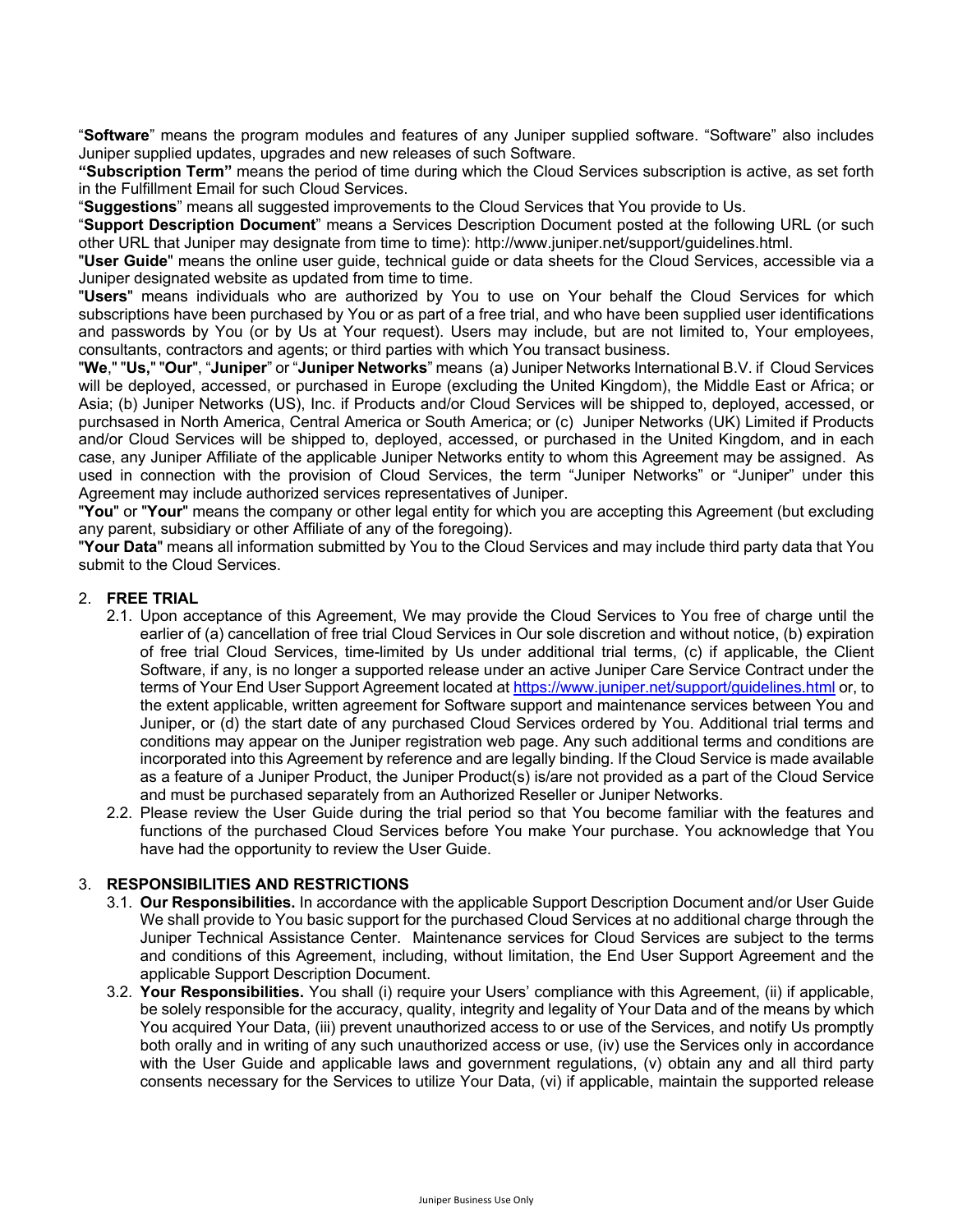of the Client Software and also maintain the Juniper Products connected with the Cloud Service under the terms of Juniper's applicable support services contract or like contract issued by a Juniper-authorized support services partner, and (vii), use the Cloud Services with only appropriately licensed and Juniper approved third party software and technology. If the Cloud Service is made available as a feature of a Juniper Product, the Juniper Product(s) is/are not provided as a part of the Cloud Service and must be purchased separately from an Authorized Reseller or Juniper Networks. To the extent that Cloud Services include security features and functionalities, You will not rely on the Cloud Services as Your network's sole, complete, or timely source of protection from network security threats, including but not limited to, Malicious Code.

- 3.3. **Restrictions.** You shall not (a) authorize or allow any person or entity's direct or indirect access to the Cloud Services (or make use of the Cloud Services) other than a User or Users acting for Your sole benefit in furtherance of Your internal business operations; (b) use the Cloud Services with third party products other than those for which the Cloud Services were purchased or otherwise intended to be used with Our Cloud Services, (b) sell, resell, rent or lease the Cloud Services, (c) use the Cloud Services to store or transmit infringing, libelous, or otherwise unlawful or tortious material, or to store or transmit material in violation of third-party privacy rights, (d) use the Cloud Services to store or transmit Malicious Code (except to the extent that the Cloud Services include malware scanning, security screening or other threat detection features, such as the option for You to submit custom threat feeds), (e) interfere with or disrupt the integrity or performance of the Cloud Services or third-party data contained therein, (f) attempt to gain unauthorized access to the Cloud Services or their related systems or networks (g) permit any third party to access the Cloud Services except as permitted herein, (h) create derivative works based on the Cloud Services, (i) copy, frame or mirror any part or content of the Cloud Services, other than copying or framing on Your own intranets or otherwise for Your own internal business purposes, (j) reverse engineer the Cloud Services, or k) access the Cloud Services in order to (1) build a competitive product or service, or (2) copy any features, functions, user interfaces or graphics of the Cloud Services. Additionally, You shall take all necessary precautions to prevent any individual, entity or organization from gaining access to the Cloud Service if You know, or have reason to believe, that such individual, entity or organization is (or is acting on behalf of) either (1) any individual, entity or organization identified as a sanctioned party on any list maintained and published by the U.S. Department of Treasury, Office of Foreign Asset Control, or on any similar list of sanctioned parties published by an agency of the UN, the EU or any member country of the EU, or (2) an entity or organization 50% or more controlled, directly or indirectly, by a party so listed. You shall take all necessary precautions to prevent any Juniper Product or other physical or virtual network device from directly or indirectly accessing or engaging in any session or other network communication with the Cloud Services if You know or have reason to believe either (i) that such Juniper Product or device is located in an Embargoed Region or (ii) has otherwise been exported or re-exported in violation of US or other applicable export controls. We reserve the right, without liability to Us, to disable Your access to the Cloud Services in the event of any material breach by You or Your Users or anyone on Your behalf, of the provisions set forth in this Section 3.3.
- 3.4. **Network Connection**. You shall be solely responsible for procuring and maintaining Your network connections and telecommunication links from Your systems to Our servers where the cloud-based Software is installed. You shall be solely liable for problems, conditions, delays, delivery failures and all other loss or damage arising from or relating to Your network connections or telecommunications links, or internet connection.
- 3.5. **Subscription Activation.** For Cloud Services that are purchased as part of a combined solution with Juniper hardware Products, the Subscription Term will begin upon shipment of the Juniper hardware Product and delivery to You (via email) of the activation codes (whichever occurs last) and continue to be in full force and effect up to the end of the Subscription Term. For any stand alone Cloud Services, or Cloud Services that are optional services in addition to other Juniper Products, the Subscription Term begins upon receipt of the Fulfillment Email.
- 3.6. **Expired Subscription Renewals.** For Mist Cloud Service subscriptions that have lapsed, (i) subscription renewals will be backdated to the day following the end of the expired Subscription Term, and (ii) after thirty (30) days, We will disable Your access to the Mist Cloud Service. If Your access is disabled due to a lapse of thirty (30) days, then You must purchase a new subscription to resume the Mist Cloud Service. For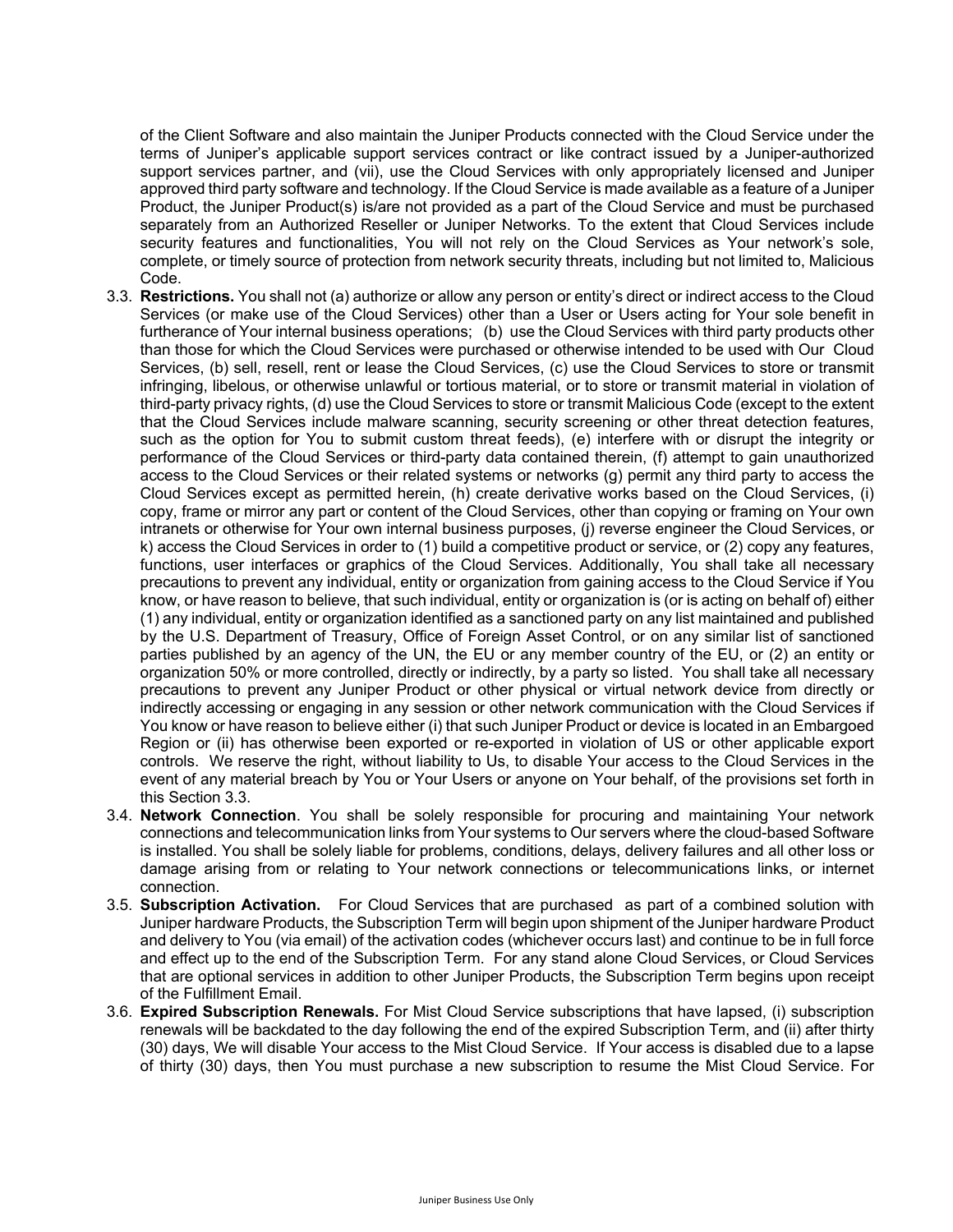purposes of clarity, this Section 3.6 does not apply to other Juniper Cloud Services. With the exception of Mist Cloud Services, all other lapsed Juniper Cloud Service renewals will be treated as new Subscriptions.

- 3.7. **Payment Terms**. If You are buying pass-through Cloud Services from Authorized Reseller, You will pay all fees based on Authorized Reseller's invoice. In the event that You are purchasing Cloud Services directly from Us, You will pay Us the Cloud Services fee based on Our invoice within thirty (30) days of the invoice date.
- 3.8. **Cancellations**. Pre-paid subscriptions to Cloud Services are non-cancellable and non-refundable unless such cancellation is due to Juniper's breach of these Terms.

# 4. **PROPRIETARY RIGHTS**

- 4.1. **Reservation of Rights.** Subject to the limited rights expressly granted hereunder, We reserve all rights, title and interest in and to the Cloud Services, including all related intellectual property rights. No rights are granted to You hereunder other than as expressly set forth herein.
- 4.2. **Processed Data.** In connection with Your use of the Cloud Services, We collect and use Processed Data in accordance with the Juniper Privacy Policy. We use Processed Data to enable, optimize and provide the Cloud Services and support to You and to improve Our Cloud Services in general, including but not limited to, integrating such Processed Data on an anonymized basis into our Cloud Services. By using Our Cloud Service, You agree to allow Us to use suggestions and collect Your Data to generate Processed Data as defined in this Agreement, subject to the protections and representations made in Sections 5.3 (Protection of Your Data) of this Agreement, as well as any applicable User Guide and the Juniper Privacy Policy.
- 4.3. **Federal Government End Use Provisions.** We provide the Cloud Services, including related software and technology, for ultimate federal government end use solely in accordance with the following: Government technical data and software rights related to the Cloud Services include only those rights customarily provided to the public as referenced herein. This customary commercial license is provided in accordance with FAR 12.211 (Technical Data) and FAR 12.212 (Software) and, for Department of Defense transactions, DFAR 252.227-7015 (Technical Data – Commercial Items) and DFAR 227.7202-3 (Rights in Commercial Computer Software or Computer Software Documentation). If a government agency has a need for rights not conveyed under these terms, it must negotiate with Us to determine if there are acceptable terms for transferring such rights, and a mutually acceptable written addendum specifically conveying such rights must be included in any applicable contract or agreement.
- 4.4. **Software.** Depending upon the Cloud Service purchased, as described within the applicable User Guide, the Cloud Services may be provided through licensed Software which is subject to the Juniper Networks End User License Agreement found at www.juniper.net/support/eula or as otherwise agreed by the parties in writing.

#### 5. **CONFIDENTIALITY**

- 5.1. **Definition of Confidential Information.** As used herein, "**Confidential Information**" means all confidential information disclosed by a party ("**Disclosing Party**") to the other party ("**Receiving Party**"), whether orally or in writing, that is designated as confidential or that reasonably should be understood to be confidential given the nature of the information and the circumstances of disclosure. Your Confidential Information shall include Your Data (other than Licensed End User Materials); Our Confidential Information shall include the Cloud Services and Software; and Confidential Information of each party shall include the terms and conditions of this Agreement and all order forms, as well as business and marketing plans, technology and technical information, product plans and designs, and business processes disclosed by such party. However, Confidential Information shall not include any information that (i) is or becomes generally known to the public without breach of any obligation owed to the Disclosing Party, (ii) was known to the Receiving Party prior to its disclosure by the Disclosing Party without breach of any obligation owed to the Disclosing Party, (iii) is received from a third party without breach of any obligation owed to the Disclosing Party, or (iv) was independently developed by the Receiving Party.
- 5.2. **Protection of Confidential Information.** Except as otherwise permitted in writing by the Disclosing Party, (i) the Receiving Party shall use the same degree of care that it uses to protect the confidentiality of its own confidential information of like kind (but in no event less than reasonable care) not to disclose or use any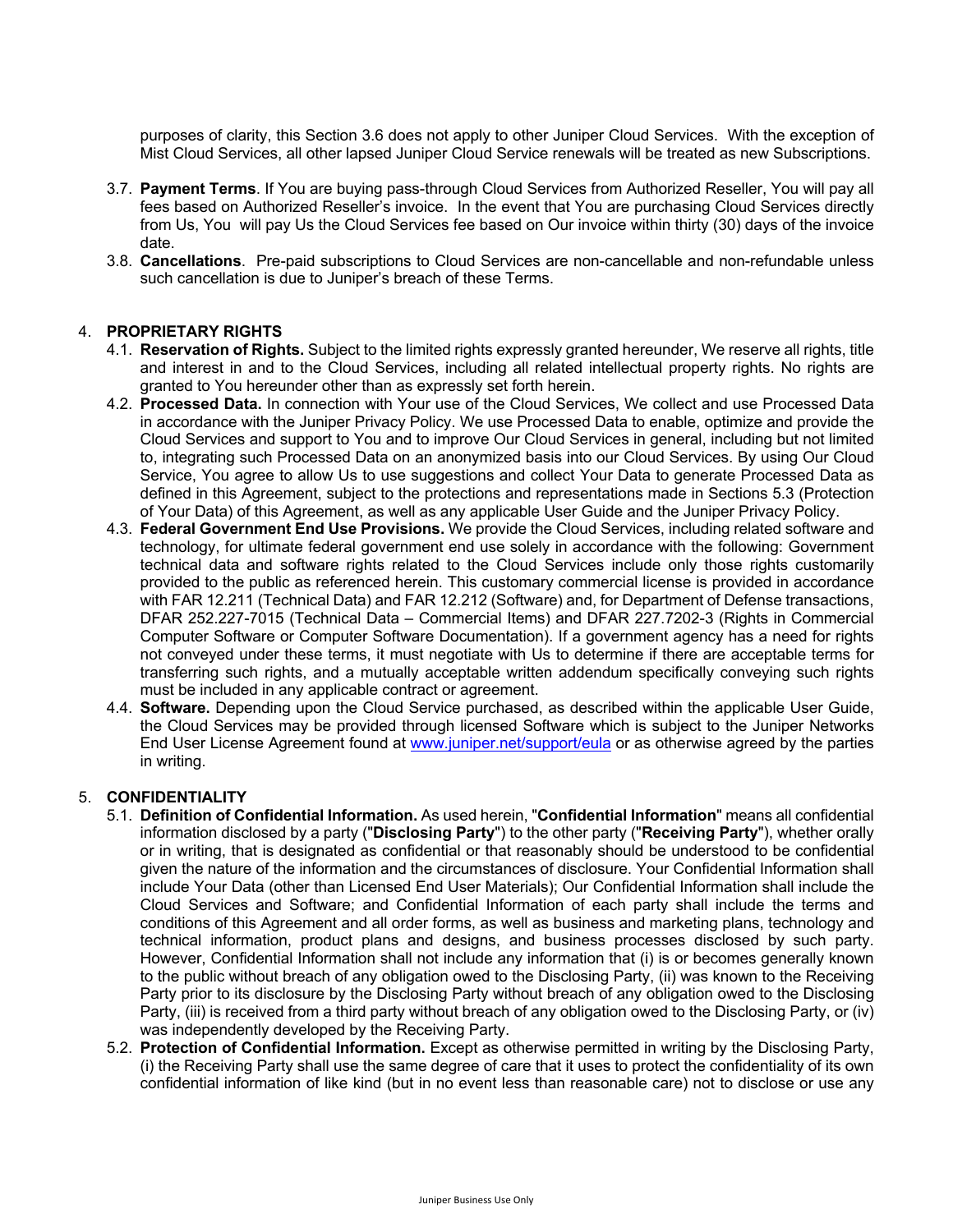Confidential Information of the Disclosing Party for any purpose outside the scope of this Agreement, and (ii) the Receiving Party shall limit access to Confidential Information of the Disclosing Party to those of its employees, contractors and agents who need such access for purposes consistent with this Agreement and who have signed confidentiality agreements with the Receiving Party containing protections no less stringent than those herein.

- 5.3. **Protection of Your Data.** Without limiting the above, We shall maintain appropriate administrative, physical, and technical safeguards for protection of the security, confidentiality and integrity of Your Data as described in the User Guides and/or the applicable. To the extent Your Data includes Personal Data, as defined in the DPA, the terms of the DPA are hereby incorporated by reference and shall apply. To the extent Personal Data from the European Economic Area (EEA), the United Kingdom and Switzerland are processed by Us, the Standard Contractual Clauses shall apply, as further set forth in the DPA. For the purposes of the Standard Contractual Clauses, You and Your applicable Affiliates are each the data exporter, and Your acceptance of this Agreement, and an applicable Affiliate's execution of an order form for Cloud Services, shall be treated as its execution of the Standard Contractual Clauses and Appendices.
- 5.4. **Compelled Disclosure.** The Receiving Party may disclose Confidential Information of the Disclosing Party if it is compelled by court order or subpoena to do so, provided the Receiving Party gives the Disclosing Party prior notice of such compelled disclosure (to the extent legally permitted) and reasonable assistance, at the Disclosing Party's cost, if the Disclosing Party wishes to contest the disclosure. If the Receiving Party is compelled by law to disclose the Disclosing Party's Confidential Information as part of a civil proceeding to which the Disclosing Party is a party, and the Disclosing Party is not contesting the disclosure, the Disclosing Party will reimburse the Receiving Party for its reasonable cost of compiling and providing secure access to such Confidential Information.
- 5.5. **Injunctive Relief.** In the event of a threatened or actual breach of this Section 5, the non-breaching party shall be entitled to seek immediate injunctive or other equitable relief, in addition to, and not in lieu of, any other available remedies.

#### 6. **WARRANTIES AND DISCLAIMERS**

- 6.1. **Purchased Cloud Services Warranty.** We warrant that (i) the purchased Cloud Services shall perform materially in accordance with the applicable User Guide, and (ii) the functionality of the purchased Cloud Services will not be materially degraded during a subscription term. For any breach of either such warranty, Your exclusive remedy shall be as provided in Section 9.3 (Termination for Cause) below.
- 6.2. **Disclaimer of Free Trial Cloud Services. THE CLOUD SERVICES PROVIDED AND DESCRIBED UNDER SECTION 2 (FREE TRIAL) ARE PROVIDED "AS-IS" AND "AS-AVAILABLE" WITH NO WARRANTY, REPRESENTATION, OR CONSIDERATION OF ANY KIND.**
- 6.3. **Your Warranties.** You represent and warrant that (i) You have the legal power to enter into this Agreement, and (ii) You obtained any and all necessary third party consents to legally provide Us with Your Data.
- 6.4. **Disclaimer.** JUNIPER DISCLAIMS ANY WARRANTY, REPRESENTATION, CONSIDERATION OR ASSURANCE THAT THE CLOUD SERVICES OR THE NETWORK RUNNING THE CLOUD SERVICES WILL OPERATE WITHOUT ERROR OR INTERRUPTION, OR WILL BE FREE OF VULNERABILITY TO INTRUSION OR ATTACK. JUNIPER FURTHER DISCLAIMS ANY WARRANTY, REPRESENTATION, CONSIDERATION OR ASSURANCE THAT ANY SECURITY FEATURES INCLUDED WITH THE CLOUD SERVICES WILL BE PROVIDED IN REAL TIME. EXCEPT FOR THE EXPRESS WARRANTIES AND REMEDIES SET FORTH IN SECTION 6.1 (PURCHASED SERVICES WARRANTY) AND TO THE EXTENT PERMITTED BY LAW, JUNIPER DISCLAIMS ALL CONDITIONS, REMEDIES AND WARRANTIES IN AND TO THE CLOUD SERVICES (WHETHER EXPRESS, IMPLIED, STATUTORY, OR OTHERWISE), INCLUDING ANY IMPLIED WARRANTY OF MERCHANTABILITY, FITNESS FOR A PARTICULAR PURPOSE, NONINFRINGEMENT, SATISFACTORY QUALITY, NON-INTERFERENCE, ACCURACY OF INFORMATIONAL CONTENT, OR ARISING FROM A COURSE OF DEALING, LAW, USAGE, OR TRADE PRACTICE. TO THE EXTENT AN IMPLIED WARRANTY CANNOT BE EXCLUDED, THAT WARRANTY IS LIMITED IN DURATION TO THE EXPRESS WARRANTY PERIOD. BECAUSE SOME STATES OR JURISDICTIONS DO NOT ALLOW LIMITATIONS ON HOW LONG AN IMPLIED WARRANTY LASTS, THE ABOVE LIMITATION MAY NOT APPLY. THIS WARRANTY GIVES YOU SPECIFIC LEGAL RIGHTS, AND YOU MAY ALSO HAVE OTHER RIGHTS WHICH VARY FROM JURISDICTION TO JURISDICTION.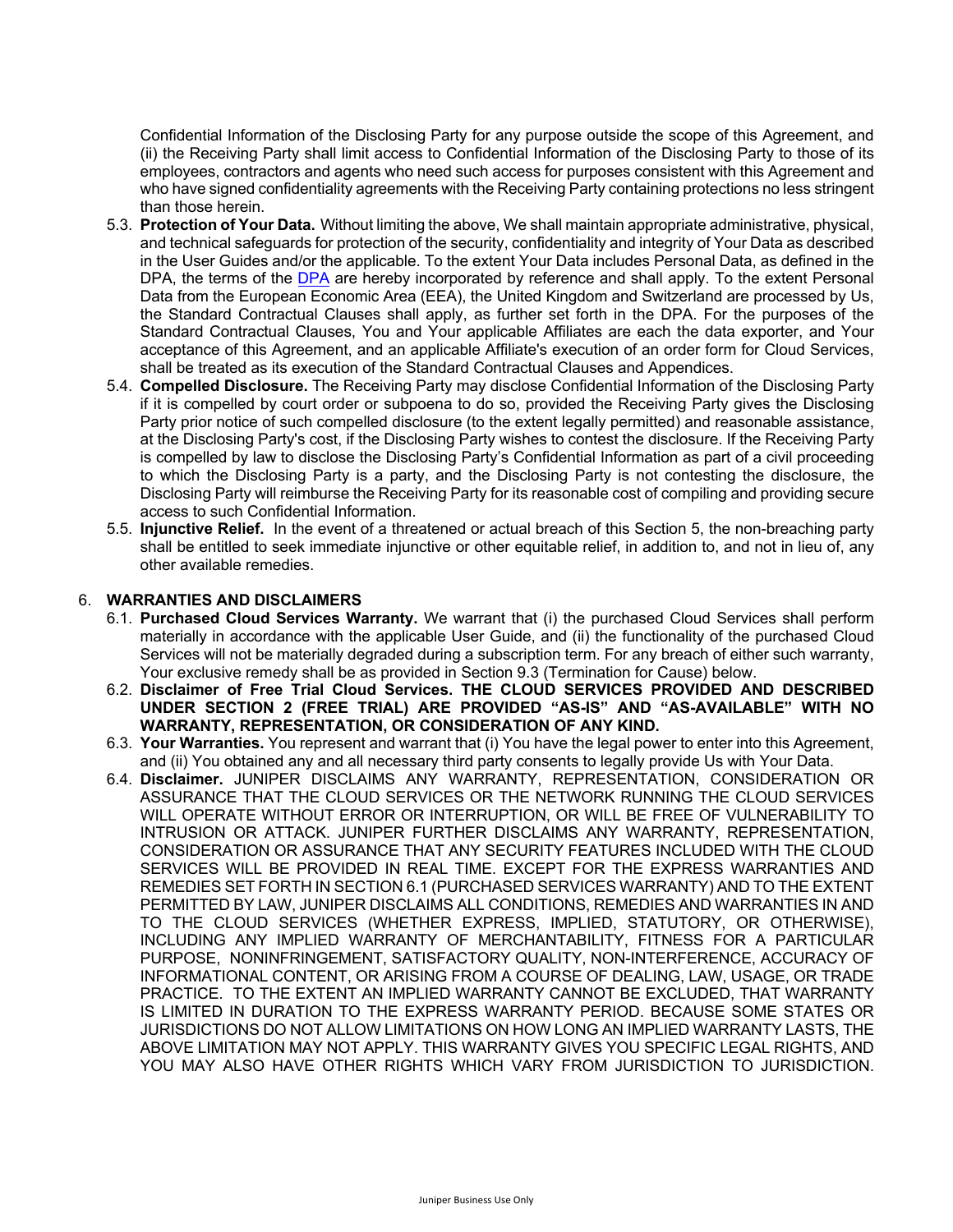JUNIPER SHALL HAVE NO LIABILITY FOR YOUR FAILURE TO COMPLY WITH SECTION 3.2. This disclaimer and exclusion shall apply even if the express warranty fails of its essential purpose.

### 7. **INDEMNIFICATION**

- 7.1. **Indemnification by You.** You shall defend Us and our Affiliates against any claim made or brought against Us by a third party alleging that Your Data, or Your use of the Cloud Services in violation of this Agreement, infringes or misappropriates the intellectual property rights of a third party or violates any applicable law or breaches any contract, and shall indemnify Us for any damages finally awarded against, and for reasonable attorney's fees incurred by, Us in connection with any such Claim; provided, that We (a) promptly give You written notice of the claim; (b) give You sole control of the defense and settlement of the claim (provided that You may not settle any claim unless the settlement unconditionally releases Us of all liability); and (c) provide to You all reasonable assistance, at Your expense.
- 7.2. **Exclusive Remedy.** This Section 7 (Indemnification) states the indemnifying party's sole liability to, and the indemnified party's exclusive remedy against, the other party for any type of Claim described in this Section.

# 8. **LIMITATION OF LIABILITY**

- 8.1. **LIMITATION OF LIABILITY.** IN NO EVENT SHALL THE CUMULATIVE LIABILITY OF JUNIPER, ITS DIRECTORS, OFFICERS, EMPLOYEES, AFFILIATES, SUPPLIERS AND LICENSORS TO YOU FROM ALL CAUSES OF ACTION AND ALL THEORIES OF LIABILITY WHETHER UNDER CONTRACT OR STATUTE, IN TORT (INCLUDING PRODUCT LIABILITY) OR OTHERWISE, EXCEED THE GREATER OF (I) ONE HUNDRED US DOLLARS (\$100.00) FOR ALL JUNIPER SOFTWARE LICENSED TO YOU IN CONNECTION WITH THE CLOUD SERVICES PURSUANT TO A SEPARATE JUNIPER NETWORKS END USER LICENSE AGREEMENT AS PROVIDED IN SECTION 4.4; OR (II) THE PRICE PAID TO JUNIPER FOR THE CLOUD SERVICES WHICH GAVE RISE TO THE CLAIM.
- 8.2. **EXCLUSION OF CONSEQUENTIAL AND RELATED DAMAGES.** TO THE FULLEST EXTENT PERMITTED BY LAW, NEITHER JUNIPER NOR ITS DIRECTORS, OFFICERS, EMPLOYEES, AFFILIATES, SUPPLIERS OR LICENSORS SHALL BE LIABLE FOR ANY LOST PROFITS, LOSS OF DATA (other than breach of confidentiality obligations), OR COSTS OR PROCUREMENT OF SUBSTITUTE GOODS OR CLOUD SERVICES, OR FOR ANY SPECIAL, INDIRECT, OR CONSEQUENTIAL DAMAGES ARISING OUT OF THIS AGREEMENT OR RELATING TO THE SOFTWARE, TO USE OF THE CLOUD SERVICES, CLIENT SOFTWARE OR TO ANY UPDATES.

#### 9. **TERM AND TERMINATION**

- 9.1. **Term of Agreement.** This Agreement commences on the date You accept it and continues until all Cloud Services provided hereunder have expired or been terminated. If You elect to use the Cloud Services for a free trial period and do not purchase a subscription before the end of that period, this Agreement will terminate upon the cessation of the free trial services.
- 9.2. **Termination for Cause.** A party may terminate this Agreement for cause: (i) upon 30 days written notice to the other party of a material breach if such breach remains uncured at the expiration of such period, or (ii) if the other party becomes the subject of a petition in bankruptcy or any other proceeding relating to insolvency, receivership, liquidation or assignment for the benefit of creditors.
- 9.3. **Data**. The treatment of Your Data upon expiration is described in the Privacy Policy and/or the applicable User Guide.
- 9.4. **Surviving Provisions.** 4 (Proprietary Rights), 5 (Confidentiality), 6.4 (Disclaimer), 7 (Indemnification), 8 (Limitation of Liability), and 10 (General Provisions) shall survive any termination or expiration of this Agreement.

#### **10. GENERAL PROVISIONS**

10.1.**Governing Law; Jurisdiction.** This Agreement shall be governed by and interpreted in accordance with the laws of the State of California except for its choice of law rules. The provisions of the United Nations Convention on the International Sale of Goods shall not apply to this Agreement. For any disputes arising out of this Agreement, You consents to the personal and exclusive jurisdiction of, and venue in, the state and federal courts within Santa Clara County, California, U.S.A. If the jurisdiction You are incorporated in will not recognize and enforce the judgment of a California court, You agree that any controversy or claim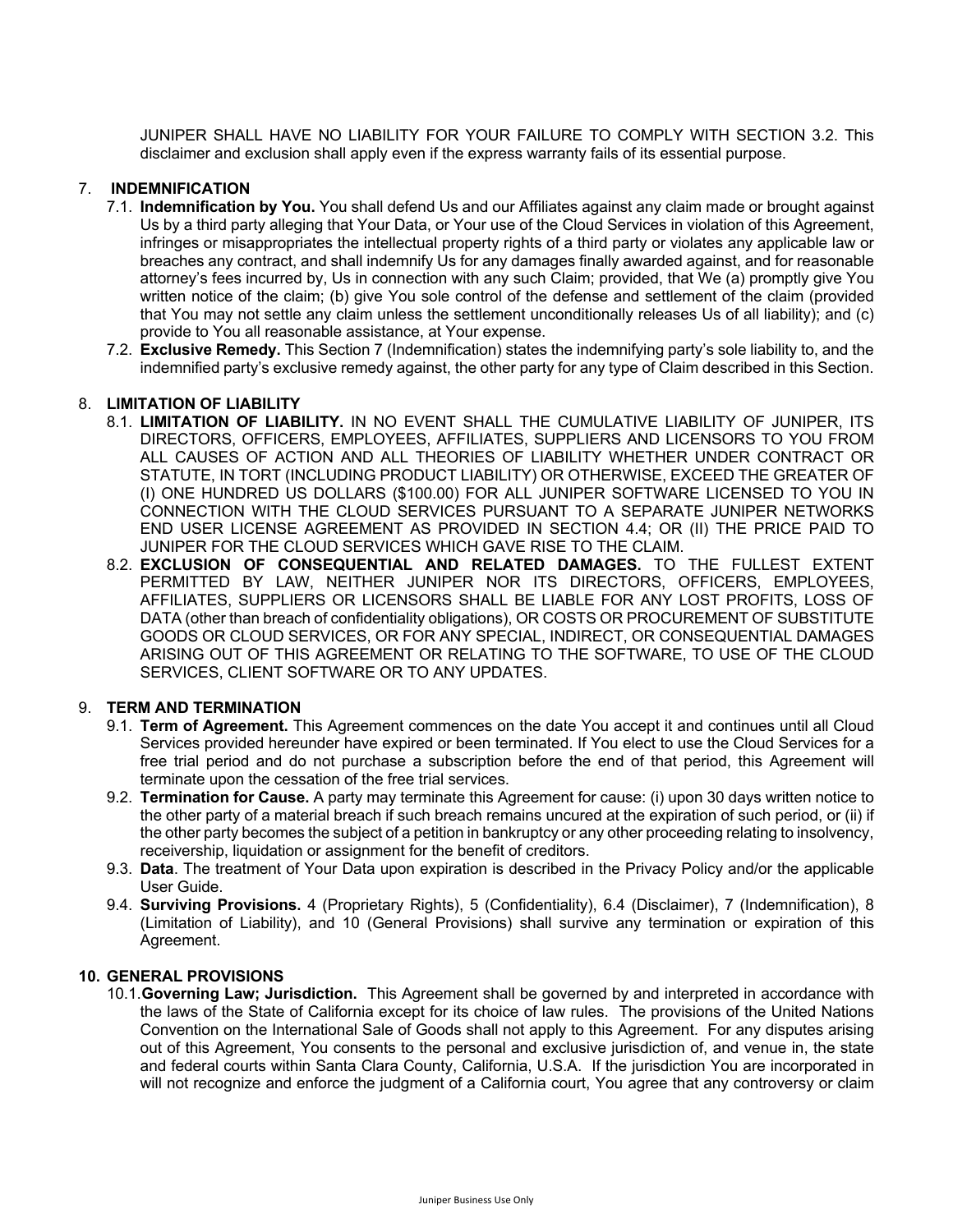arising out of or relating to this Agreement, or a breach thereof, shall be determined by arbitration administered by the International Centre for Dispute Resolution in accordance with its International Arbitration Rules. In such a situation: (a) there shall be a single arbitrator selected by Juniper; (b) the place of arbitration shall be San Francisco, California, U.S.A.; (c) the language of the arbitration shall be English; and (d) any award of the arbitral tribunal shall be final and binding on the parties. The arbitral award may be enforced in any court of competent jurisdiction. Nothing herein shall preclude any party from seeking interim relief or orders for interim preservation in any court of competent jurisdiction. Any such application to a court shall not be considered demonstrating an intention to act inconsistently in any way with these terms to settle disputes by arbitration in accordance with the preceding clause. Notwithstanding the foregoing, either party may seek interim injunctive relief in any court of appropriate jurisdiction with respect to any alleged breach of confidentiality or such party's intellectual property or proprietary rights.

- 10.2.**Entire Agreement.** The terms and conditions contained in this Agreement constitute the entire agreement between the parties and supersede all previous and/or contemporaneous agreements and understandings, whether oral or written, between the parties hereto with respect to the subject matter of this Agreement, including but not limited to any preprinted terms on purchase orders, invoices, advertising and sales literature.
- 10.3.**Modifications.** We may modify this Agreement (including any policies) at any time by posting a revised version at https://support.juniper.net/support/tou/; provided, however, that we will provide at least ninety (90) days' advance notice in accordance with Section 10.6 (Notices) for any modifications to this Agreement that are reasonably likely to have a material advese effect on Our provision of the Cloud Service. Any such modification to the terms will become effective upon renewal of your Cloud Services subscriptions or upon the purchase of new Cloud Service subscriptions. We last modified this Agreement on the date listed at the end of this Agreement.
- 10.4.**Force Majeure.** Except for Your payment obligations, neither party will be responsible for any failure to perform due to causes beyond its reasonable control.
- 10.5.**Assignment.** You may not assign, sub-contract and/or delegate or otherwise transfer its licenses, rights or duties under this Agreement, including to an Affiliate of Yours, except with the prior written consent of Juniper Networks. Any prohibited assignment will be void. You may not offset or withhold any amounts due and payable hereunder against any claim, liability or judgment You may have against Juniper Networks without Juniper Networks' express written consent. Juniper Networks may assign, sub-contract or delegate any or all of its rights and/or obligations under this Agreement to any Juniper Affiliate without Your consent upon written notice to You, which shall include the contact information and address of the Juniper Affiliate for purposes of giving notices under this Agreement pursuant to Section 10.5. Subject to the foregoing, this Agreement shall be binding upon and inure to the benefit of the parties hereto and successors and assigns.
- 10.6.**Notices.** All notices ("Notices") shall be in writing and delivered by personal delivery, by certified or registered mail, return receipt requested or by a recognized overnight delivery service. Any such Notices shall be considered given upon receipt, as confirmed by the delivery confirmation record. For notices to You, we may provide Notices to you under this Agreement by (a) posting a notice on the Juniper.net site; or (ii) sending a message to the email address then associated with your account. All Notices shall be sent to the respective address, as set forth below, or to such other address as may be specified by either party to the other in writing in accordance with this Section.

For notices to Juniper Networks (US) Inc., You shall send notices to 1133 Innovation Way, Sunnyvale, CA 94089 USA, Attn: Legal; for notices to Juniper Networks International, B.V., End User shall send notices to Boeing Avenue 240 1119 PZ Schiphol Rijk Amsterdam NL, Attn: Legal.

For notices to You: Your address on the purchase order for the purchased Cloud Services or Your address indicated when You register at Juniper Networks' Customer Support Center and/or Your email address associated with your account.

- 10.7.**Amendment; Waiver.** Neither modification to this Agreement, nor any waiver of any rights shall be effective unless assented to in writing by the party to be charged and the waiver of any other right hereunder or any subsequent breach or default.
- 10.8.**Severability.** If any portion of this Agreement is held invalid, the parties agree that such invalidity shall not affect the validity of the remaining portions of this Agreement, and the parties shall seek in good faith to